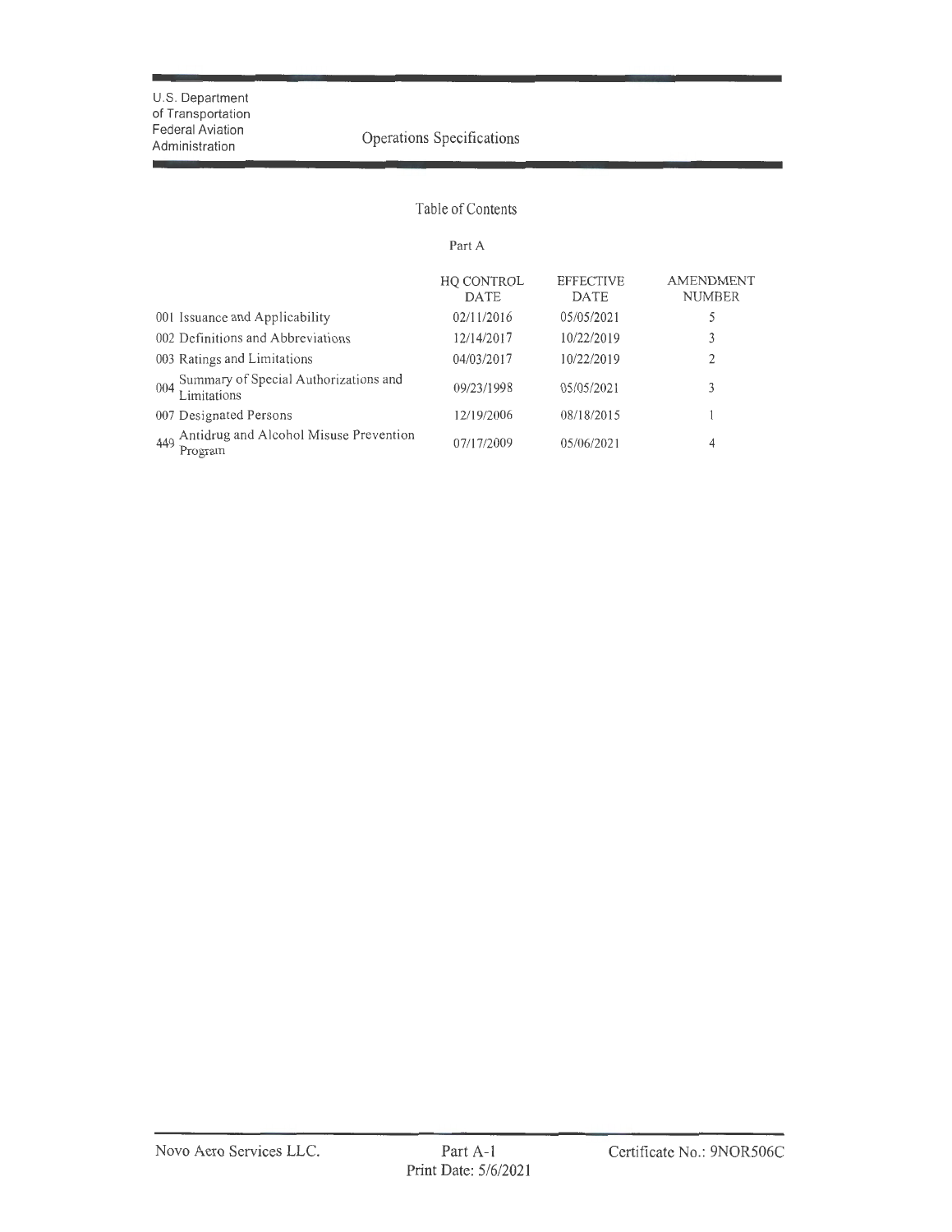**Operations Specifications** 

## **A00l . Issuance and Applicability HQ Control: 02/11/2016**

**HQ Revision: OSe** 

a. These operations specifications are issued to Novo Aero Services LLC., a Repair Station located in the United States, pursuant to 14 CFR Part 145, § 145.53. The repair station certificate holder shall conduct operations in accordance with 14 CFR Part 145 and these operations specifications.

The certificate holder's address:

Fixed Location: 6965 Vista Parkway, Unit 16/17 West Palm Beach, Florida 33411

b. The holder of these operations specifications is the holder of certificate number 9NOR506C and shall hereafter be referred to as the "certificate holder".

c. These operations specifications are issued as part of this repair station certificate and are in effect as of the date approval is effective. This certificate and these operations specifications shall remain in effect until the certificate for a repair station that is located in the United States is surrendered, suspended, or revoked.

d. The repair station specified on these operations specifications and located within the United States perfonns maintenance and/or an alteration of aircraft and/or aeronautical products to be installed on aircraft under the terms and conditions of the U.S./EU Safety Agreement, Annex 2, Maintenance, between the FAA and the EU.

e. The certificate holder is authorized to use only the business name which appears on the certificate to conduct the operations described in subparagraph a.

Delegated authorities: None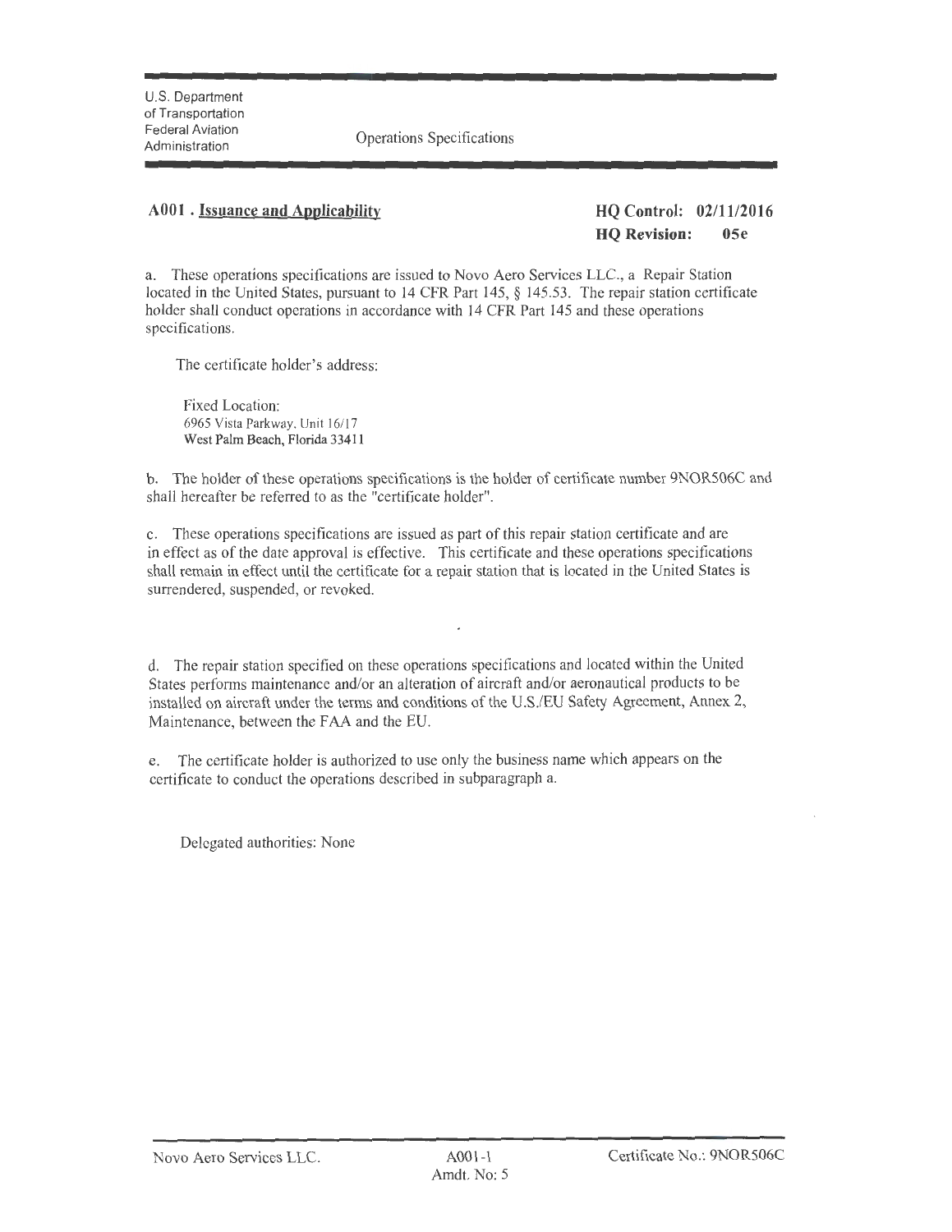Federal Aviation<br>Administration Construction Contractors

1. Issued by the Federal Aviation Administration.

2. These Operations Specifications are approved by direction of the Administrator.



Digitally signed by Kirk Duggan, Principal Maintenance Inspector (SO 19) [I] EFFECTIVE DA TE: 5/5/2021 , [2] AMENDMENT #: 5 DATE: 2021.05.05 11 :37:35 -05:00

3. I hereby accept and receive the Operations Specifications in this paragraph.

 $5 - 21$  $\circ$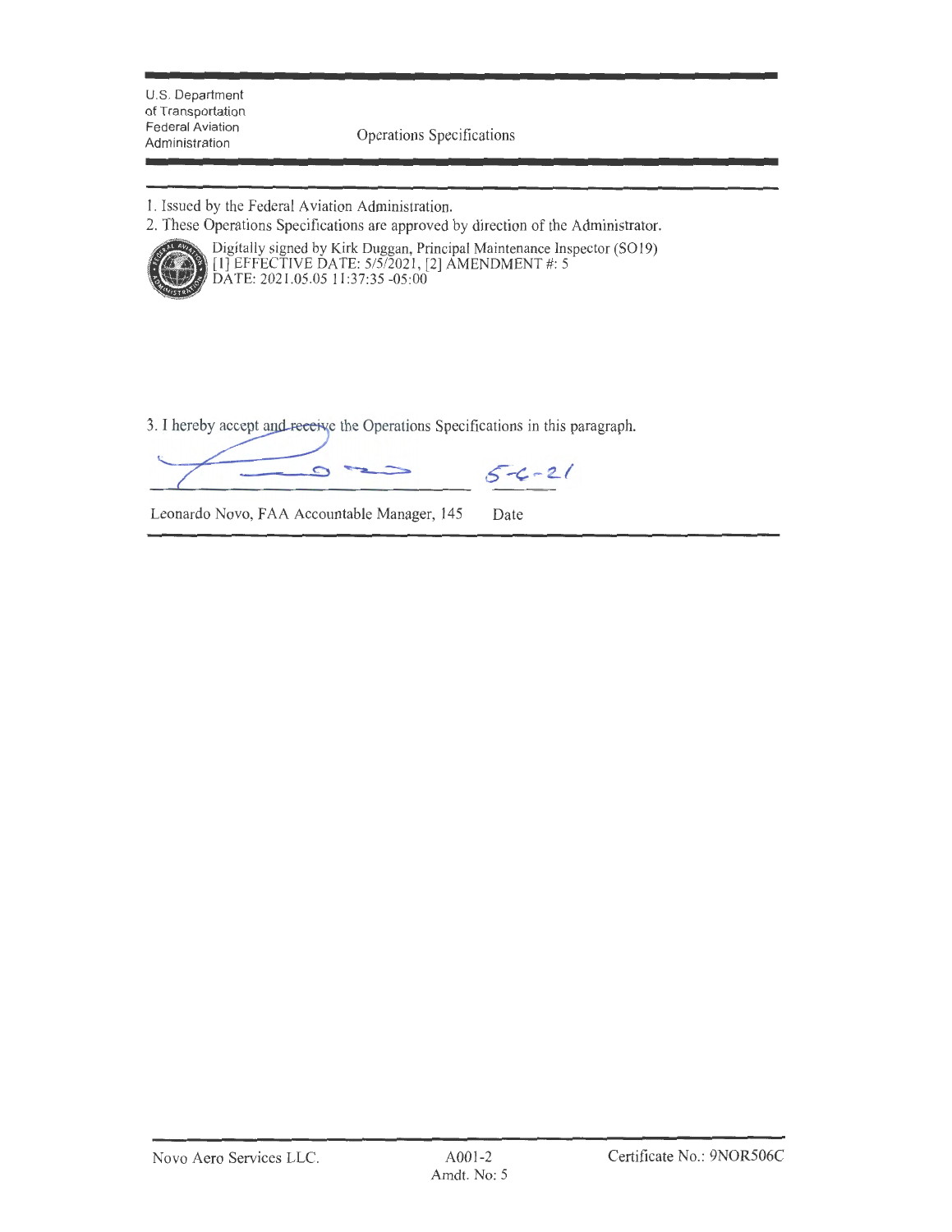## **A002 . Definitions and Abbreviations HQ Control: 12/14/2017**

**HQ Revision: 05d** 

Unless otherwise defined in these operations specifications, all words, phrases, definitions, and abbreviations have identical meanings to those used in 14 CFR and 49 U.S.C., as cited in Public Law 103-272, as amended. Additionally, the definitions listed below are applicable to operations conducted in accordance with these operations specifications.

| <b>BASA</b>                        | The Bilateral Aviation Safety Agreement (BASA) is an executive<br>agreement concluded between the United States and a foreign country<br>for the purpose of promoting aviation safety; also known as an<br>Agreement for the Promotion of Aviation Safety.                                                              |
|------------------------------------|-------------------------------------------------------------------------------------------------------------------------------------------------------------------------------------------------------------------------------------------------------------------------------------------------------------------------|
| <b>Certificate Holder</b>          | In these operations specifications, the term "certificate holder" means<br>the holder of the repair station certificate described in these operations<br>specifications in Part A paragraph A001 and any of its officers,<br>employees, or agents used in the conduct of operations under this<br>certificate.          |
| <b>CAAS</b>                        | Civil Aviation Authority of Singapore                                                                                                                                                                                                                                                                                   |
| <b>CFR</b>                         | Code of Federal Regulations                                                                                                                                                                                                                                                                                             |
| <b>Class Rating</b>                | As used with respect to the certification, ratings, privileges of<br>airframes, powerplants, propellers, radios, instruments, and<br>accessories within a category having similar operating characteristics.                                                                                                            |
| <b>EASA</b>                        | European Aviation Safety Agency                                                                                                                                                                                                                                                                                         |
| <b>EASA Accountable</b><br>Manager | The manager who has corporate authority for ensuring that all<br>maintenance required by the customer can be financed and carried out<br>to the standard required by the EASA full-member Authority.                                                                                                                    |
| EU                                 | European Union                                                                                                                                                                                                                                                                                                          |
| <b>Exemption</b>                   | An authorization that permits an alternate means of compliance with a<br>specific CFR. The exemption must meet the procedural requirements<br>of 14 CFR Part 11.                                                                                                                                                        |
| <b>FOCA</b>                        | Federal Office of Civil Aviation                                                                                                                                                                                                                                                                                        |
| <b>FAA Accountable</b><br>Manager  | A person designated by the certificated repair station who is<br>responsible for and has authority over all repair station operations that<br>are conducted under 14 CFR Part 145, including ensuring that the<br>repair station's personnel follow the regulations and serving as the<br>primary contact with the FAA. |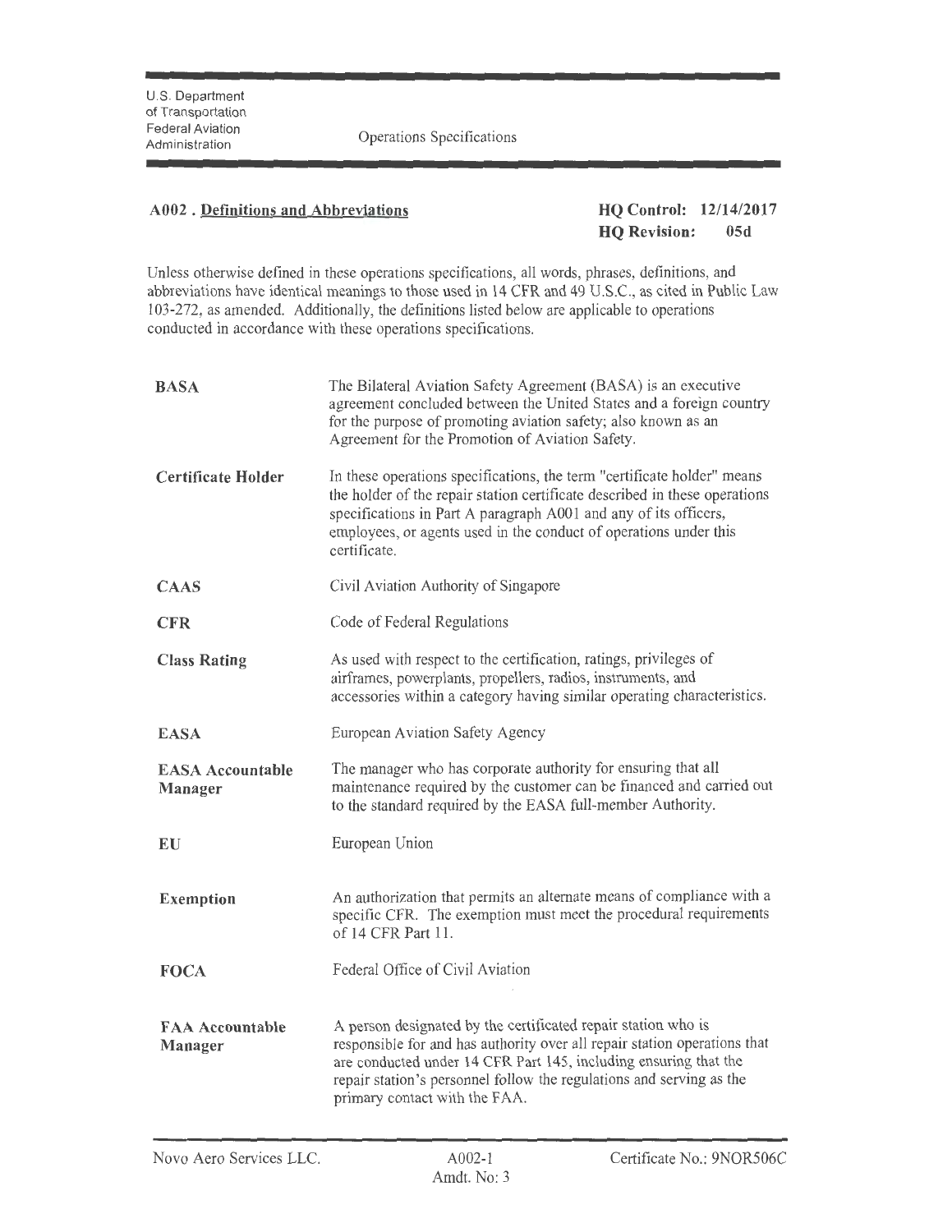## **A003** . **Ratings and Limitations HQ Control: 04/03/2017**

**HQ Revision: Ola** 

The certificate holder is authorized the following Ratings and/or Limitations:

## **Class Ratings**

None authorized

## **Limited Ratings**

| <b>Rating</b> | <b>Manufacturer</b>                                           | Make/Model                                        | Limitations |
|---------------|---------------------------------------------------------------|---------------------------------------------------|-------------|
|               | Accessories From the accepted Capability List, as<br>amended. | From the accepted Capability List, as<br>amended. | <b>NONE</b> |

## **Limited Ratings** - **Specialized Services**

None Authorized

**Rating Specifications Limitations**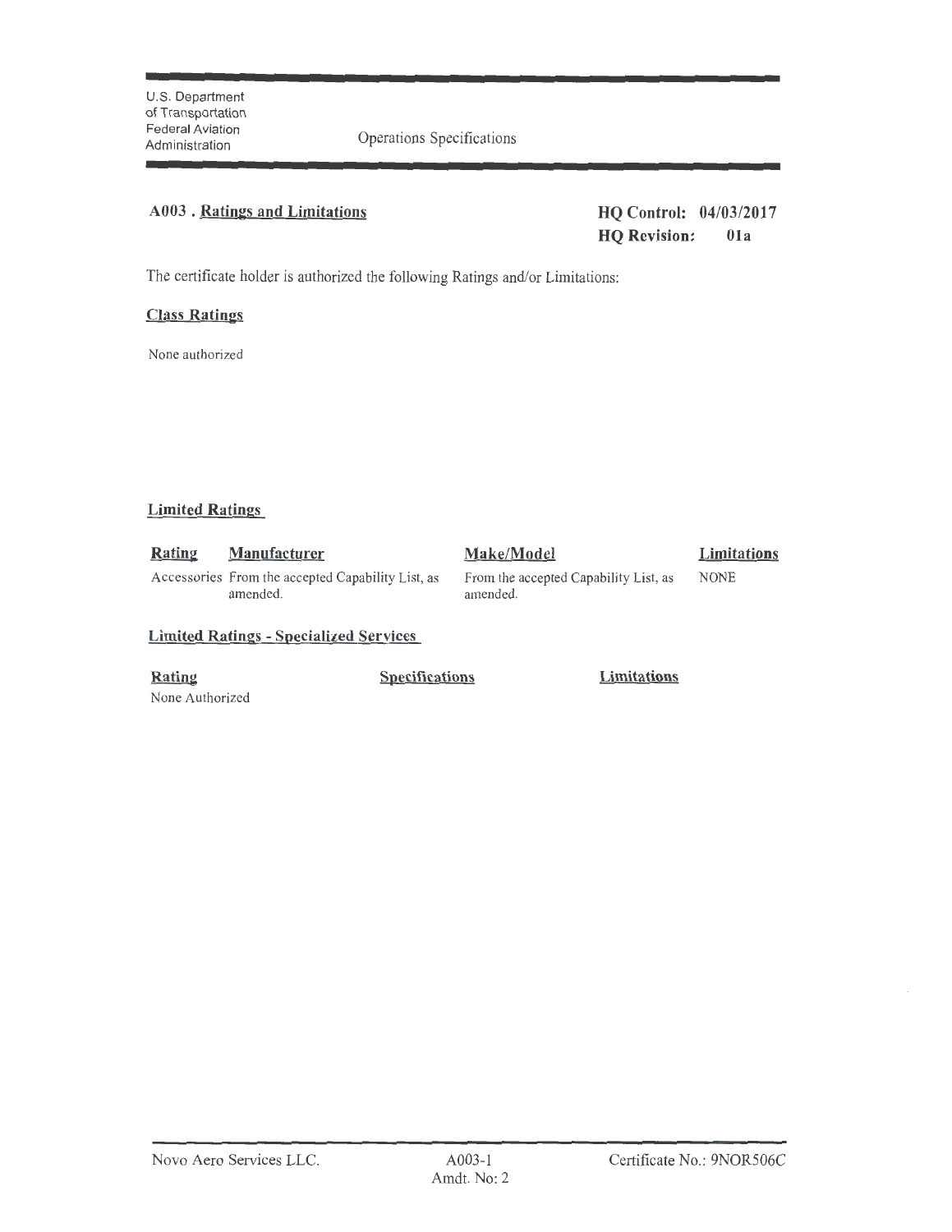Operations Specifications

1. Issued by the Federal Aviation Administration.

2. These Operations Specifications are approved by direction of the Administrator.



Digitally signed by Kirk Duggan, Principal Maintenance Inspector (SO19) [1] EFFECTIVE DATE: 10/22/2019, [2] AMENDMENT #: 2 DATE: 2019.10.22 13 :48:33 -05:00

3. I hereby accept and receive the Operations Specifications in this paragraph.

 $10 - 23 - 19$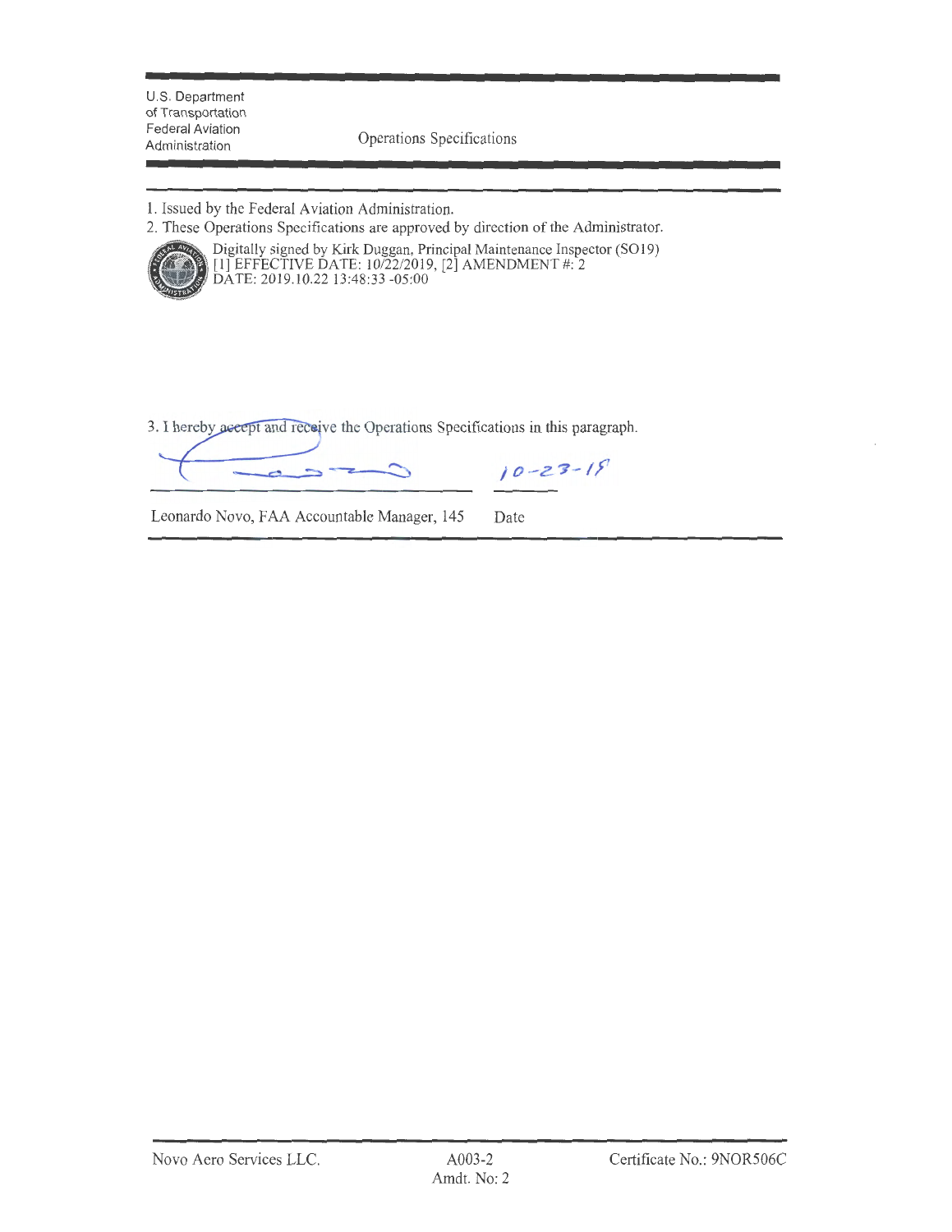# **A004 . Summary of Special Authorizations and Limitations HQ Control: 09/23/1998 . HQ Revision: 010**

## **a. The certificate holder, in accordance with the reference paragraphs, is authorized to:**

|                                                                               | Reference<br>Paragraphs |
|-------------------------------------------------------------------------------|-------------------------|
| Conduct operations choosing to have an antidrug and alcohol misuse prevention | A449                    |
| program.                                                                      |                         |

### **b. The certificate holder is** *not authorized* **and** *shall not:*

|                                                                                                                                                                                                                                                                            | Reference<br>Paragraphs |
|----------------------------------------------------------------------------------------------------------------------------------------------------------------------------------------------------------------------------------------------------------------------------|-------------------------|
| Use Exemptions.                                                                                                                                                                                                                                                            | A005                    |
| Use an acceptable electronic record keeping system, electronic/digital signature,<br>and/or electronic media.                                                                                                                                                              | A025                    |
| Perform maintenance with ratings for repair stations located outside the United<br>States under a Bilateral Aviation Safety Agreement with Maintenance<br>Provisions.                                                                                                      | A060                    |
| Perform work, including continuous operations, at additional locations other than<br>at its primary fixed location.                                                                                                                                                        | A101                    |
| Perform maintenance in accordance with foreign repair station geographic<br>authorizations.                                                                                                                                                                                | <b>B050</b>             |
| Perform work, excluding continuous operations, at additional locations other than<br>at its primary Fixed Location.                                                                                                                                                        | D <sub>100</sub>        |
| Perform line maintenance for cert. holders conducting operations under Parts<br>121 and 135 and for foreign carriers/persons operating non-U.S.-registered<br>aircraft in common carriage under Part 129, apart from D100 which authorizes<br>that work away from station. | D <sub>107</sub>        |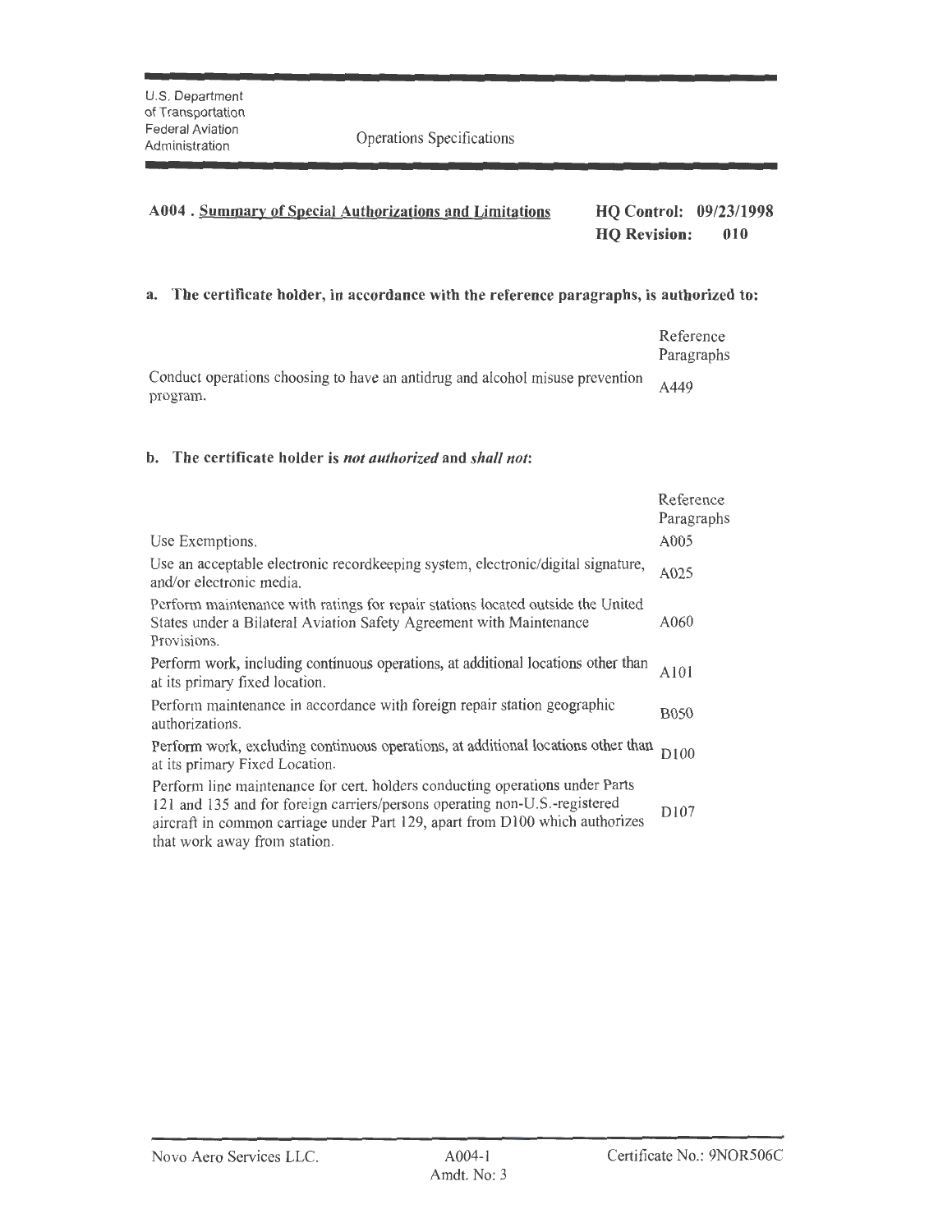U.S. Department of Transportation Federal Aviation<br>Administration

Operations Specifications

**1.** Issued by the Federal Aviation Administration.

2. These Operations Specifications are approved by direction of the Administrator.



Digitally signed by Kirk Duggan, Principal Maintenance Inspector (SO 19) [I] EFFECTIVE DATE: 5/5/2021, [2] AMENDMENT#: 3 DATE: 2021.05.05 11 :38:51 -05:00

3. I hereby accept and receive the Operations Specifications in this paragraph.

**b-l--Z/**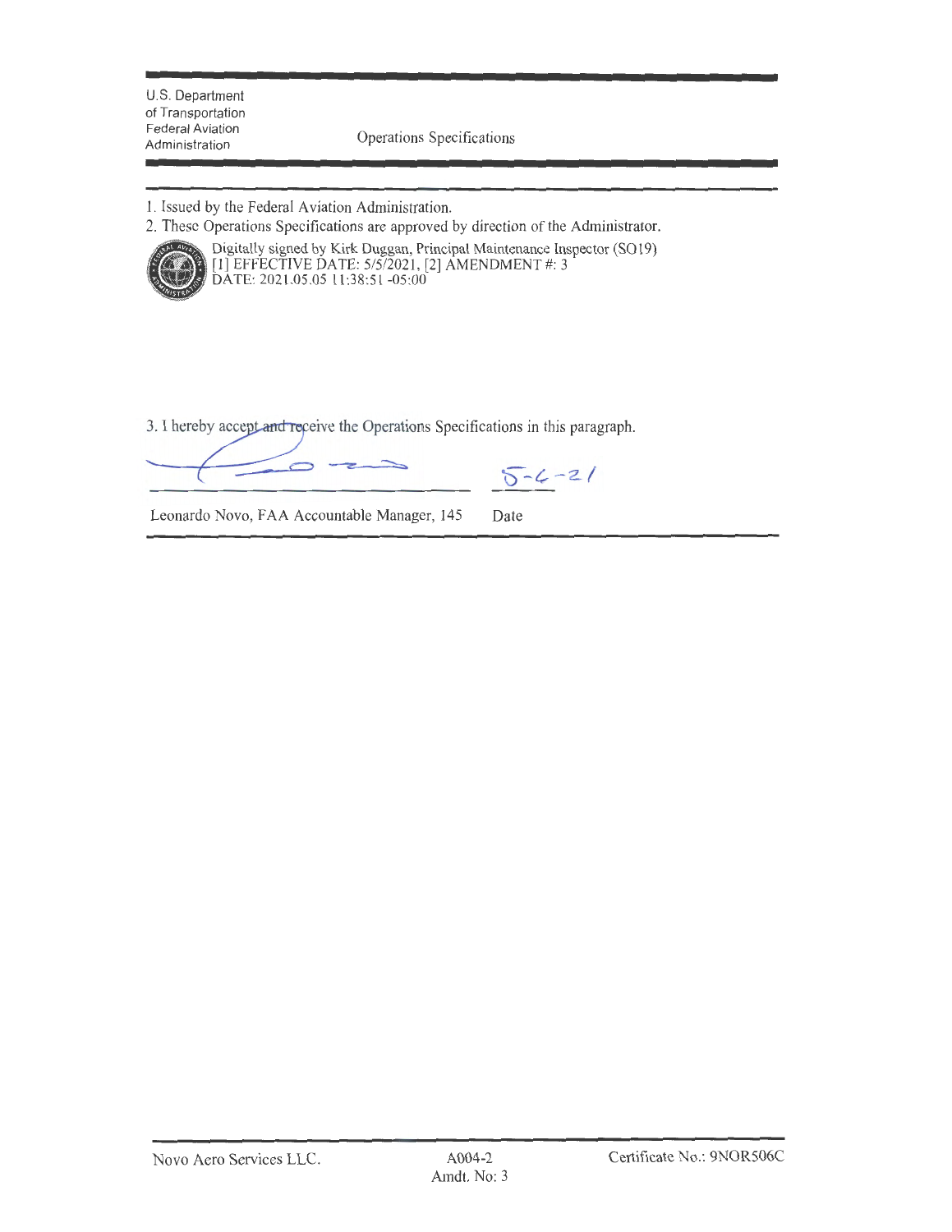U.S. Department of Transportation Federal Aviation Administration

Operations Specifications

#### A007 . Designated Persons

## **HQ Control: 12/19/2006 HQ Revision: 030**

a. The personnel listed in the following table are designated to officially apply for and receive operations spccitica11ons for the certificate holder indicated below.

| Table 1 – Designated Persons to Apply for and Receive Authorizations |  |  |  |  |
|----------------------------------------------------------------------|--|--|--|--|
|                                                                      |  |  |  |  |
|                                                                      |  |  |  |  |

| Title                          | Name              | Parts Authorized |
|--------------------------------|-------------------|------------------|
| [FAA Accountable Manager, 145] | Novo, Leonardo    |                  |
| Director of Operations         | l Novo, Iconardo. |                  |

b. The following personnel listed in Table 2 arc designated by the certificate holder to receive lnfonnarion for Operators (INFO) messages for the certificate holder as indicated below. A reccip1 for the information by an operator or person is not required.

| Table 2 – Designated to Receive INFO Messages |  |
|-----------------------------------------------|--|
|-----------------------------------------------|--|

| Name.        | Email Address                              |                             | [ Telephone No. ] Type of Information to Receive |
|--------------|--------------------------------------------|-----------------------------|--------------------------------------------------|
|              | Novo Leonardo Imovoia novoacroservices.com | [(786)-319-8637   ALL       |                                                  |
| TKraus, Petr | Ikraus.petr@gmail.com                      | $[786) - 319 - 8637$ $[AL]$ |                                                  |

I. Issued by the Federal Aviation Adminisrracion.

2. These Operations Specifications are approved by direction of the Administrator.



Digitally signed by Michael J Spencer, Principal Maintenance Inspector (SO19)  $[1]$  EFFECTIVE DATE: 8 18/2015. [2] AMENDMENT  $\pi$ : l DATE: 2015.08.18 14:31 :57 -05:00

3. I hereby accept and receive the Operations Specifications in this paragraph. (b) accept and receive the Operations Specifications in this paragraph.

Novo. Leonardo, FAA Accountable Manager, 145 Date

Novo Aero Services LLC. :\007-l

Arndt. No: 1

Certificate No.: 9NOR506C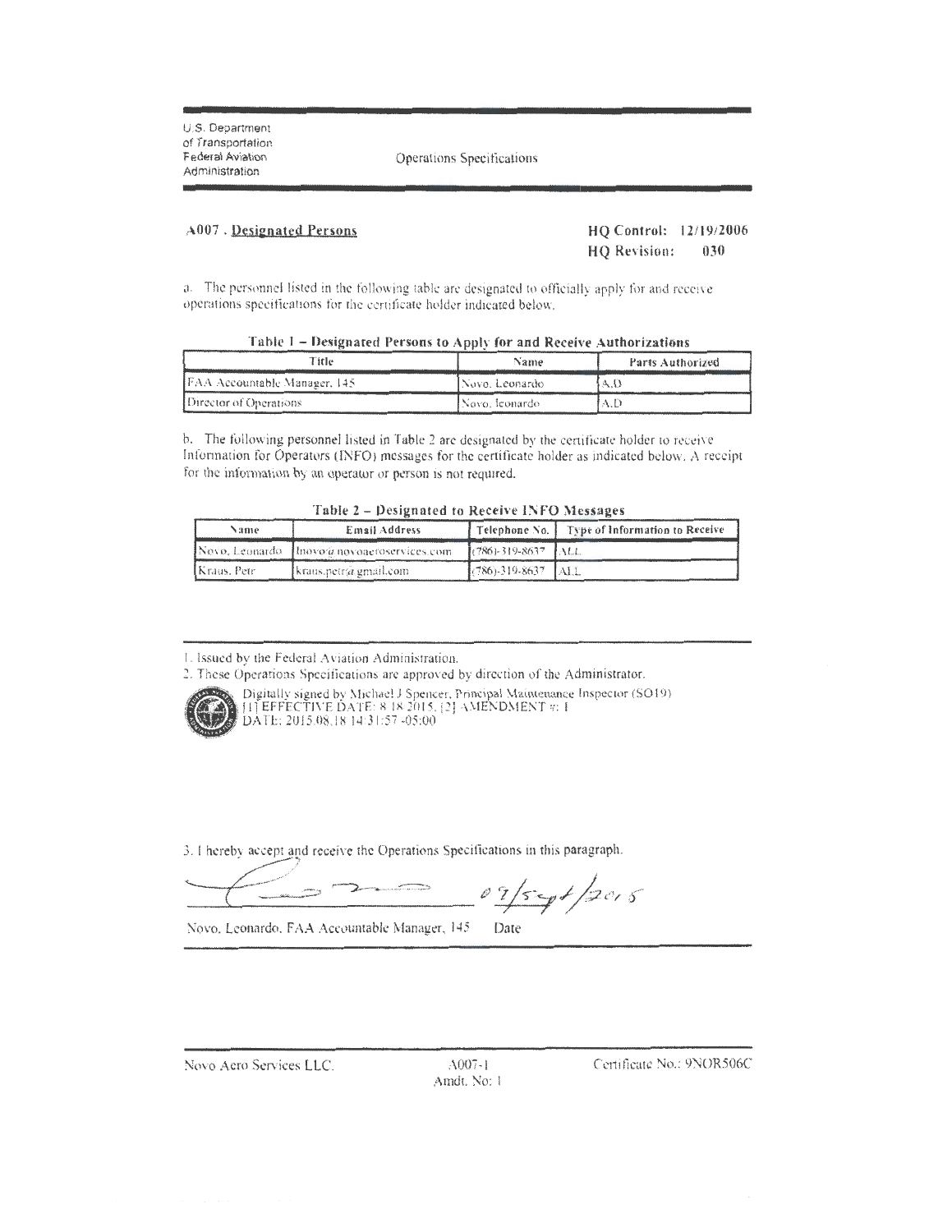## A449 **.** Antidrug and Alcohol Misuse Prevention Program HQ Control: 07/17/2009

# **HQ Revision: 00a**

- a. The Part 145 repair station certificate holder has elected to implement an Antidrug and Alcohol Misuse Prevention Program, because the certificate holder performs safety-sensitive functions for a 14 CFR Part 121, and 135 certificate holder and/or for a 14 CFR Part 91 operator conducting operations under Section 91.147.
- b. The certificate holder certifies that it will comply with the requirements of 14 CFR Part 120 and 49 CFR Part 40 for its Antidrug and Alcohol Misuse Prevention Program.
- c. Antidrug and Alcohol Misuse Prevention Program records are maintained and available for inspection by the FAA's Drug Abatement Compliance and Enforcement Inspectors at the location listed in Table 1 below:

|                                              | <b>LAUIC</b>                                                                              |
|----------------------------------------------|-------------------------------------------------------------------------------------------|
|                                              | Location & Telephone of Antidrug and Alcohol Misuse<br><b>Prevention Program Records:</b> |
| <b>Telephone Number:</b>   A1 (786)-319-8637 |                                                                                           |
|                                              | Address: 6965 Vista Parkway, Unit $16/17$                                                 |
| Address:                                     | N/A                                                                                       |
|                                              | City:   West Palm Beach                                                                   |
| State:                                       | FL                                                                                        |
| Zip code:                                    | 33411                                                                                     |

## **Table 1**

- d. Limitations and Provisions.
	- (I) Antidrng and Alcohol Misuse Prevention Program inspections and enforcement activity will be conducted by the Drug Abatement Division. Questions regarding these programs should be directed to the Drug Abatement Division.
	- (2) The certificate holder is responsible for updating this operations specification when any of the following changes occur:
		- (a) Location or phone number where the Antidrug and Alcohol Misuse Prevention Program Records are kept.
		- (b) If the certificate holder's number of safety-sensitive employees goes to 50 and above, or falls below 50 safety-sensitive employees.
	- (3) The certificate holder with 50 or more employees performing a safety-sensitive function on January I of the calendar year must submit an annual report to the Drug Abatement Division of the FAA.
	- (4) The certificate holder with fewer than 50 employees performing a safety-sensitive function on January 1 of any calendar year must submit an annual report upon request of the Administrator, as specified in the regulations.

The certificate holder has fewer than 50 safety-sensitive employees.